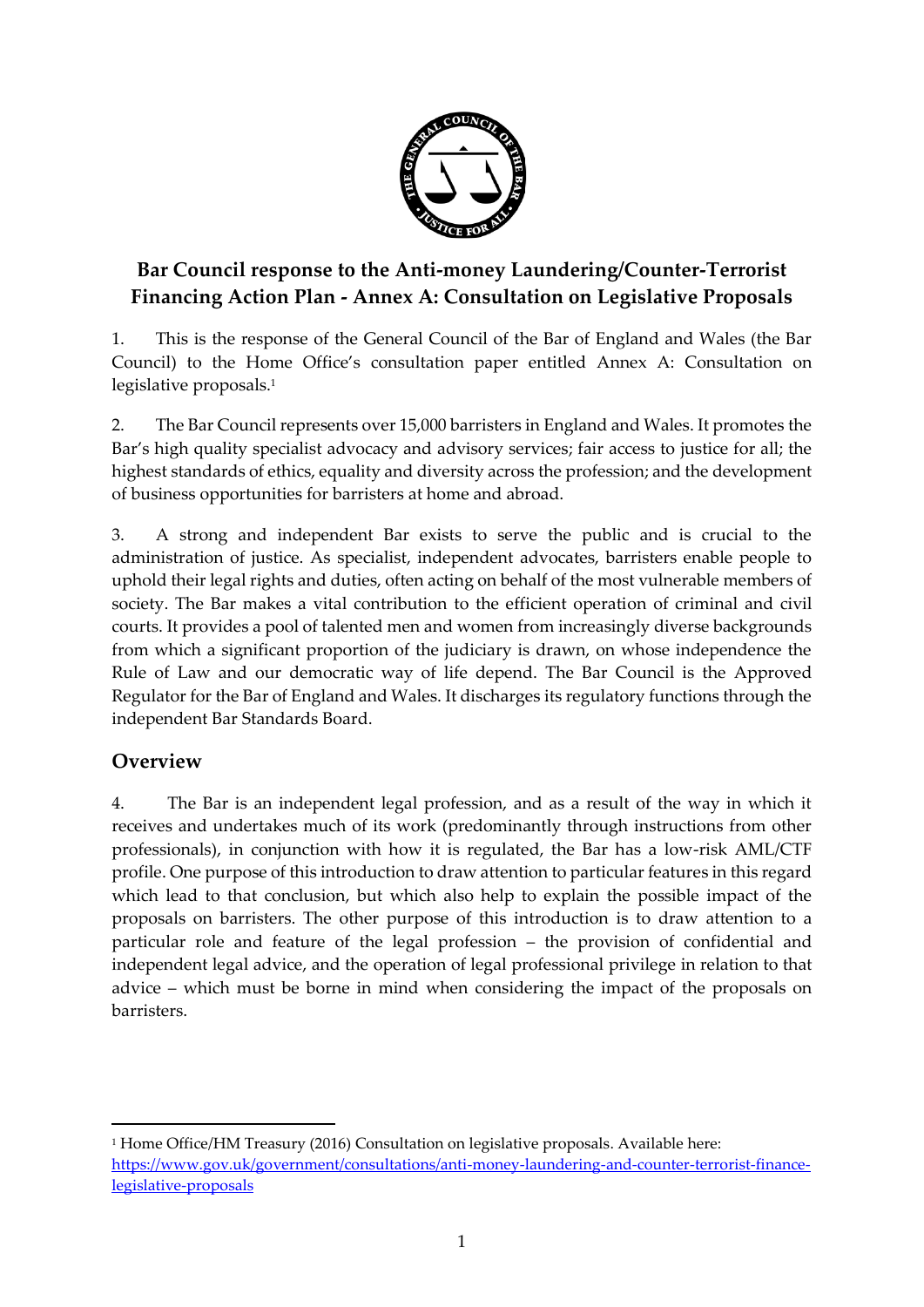#### **Barristers in private practice**

5. The majority of barristers are in private practice, either in a set of 'chambers' or as sole practitioners. The Bar Council draws attention to the following considerations in relation to such barristers:

- (a) They may receive instructions in two main ways. The first is from another professional, for the benefit of a lay client: traditionally this would be a solicitor, but in recent years has increasingly included other professionals under the Bar's licensed access scheme. The second is direct from a lay client, under the Bar's public access scheme.
- (b) In relation to the former, the instructing professional will ordinarily already be subject to the SARs regime, will be closer to the client, and is likely to have a much wider role in relation to the particular transaction or situation than the barrister. Moreover, in relation to instructions from a 'professional client' (as defined in the Bar Standards Board Handbook), barristers are bound by the 'cab rank rule', which means that they are not free to decline any lawful instructions, and cannot 'pick and choose' their clients or the instructions that they are willing to accept.
- (c) In relation to *both* types of instructions, barristers are not instructed to carry out or execute transactions for clients:
	- i. Much work carried out by barristers in private practice is advocacy, advisory or drafting work related to disputes, rather than transactions. This is, thus, outside the regulated sector (pursuant to the decision of the Court of Appeal in *Bowman v Fels* [2005] 1 WLR 3083), and will rarely give rise to AML/CTF risks.
	- ii. In relation to work which is not dispute-related, the barrister will not be the one carrying out or executing the transaction on behalf of the end client. Where the context in which the barrister is asked to assist relates to a transaction, the barrister is usually only instructed to advise on particular issues, and occasionally to assist in drafting work. Other than in this limited sense, the barrister will not be involved in the transaction. The barrister is also likely to be given only limited information about any overall transaction or any wider context; only what is needed for the barrister to be able to give the advice requested. Moreover, only some of those transactions will be such as might bring the barrister within the 'regulated sector'.
- (d) Barristers do not enter into a 'retainer' to carry out a transaction or multiple transactions, as other professionals might, and are not in a position to have the same sort of long-standing and close-knit relationship with end clients.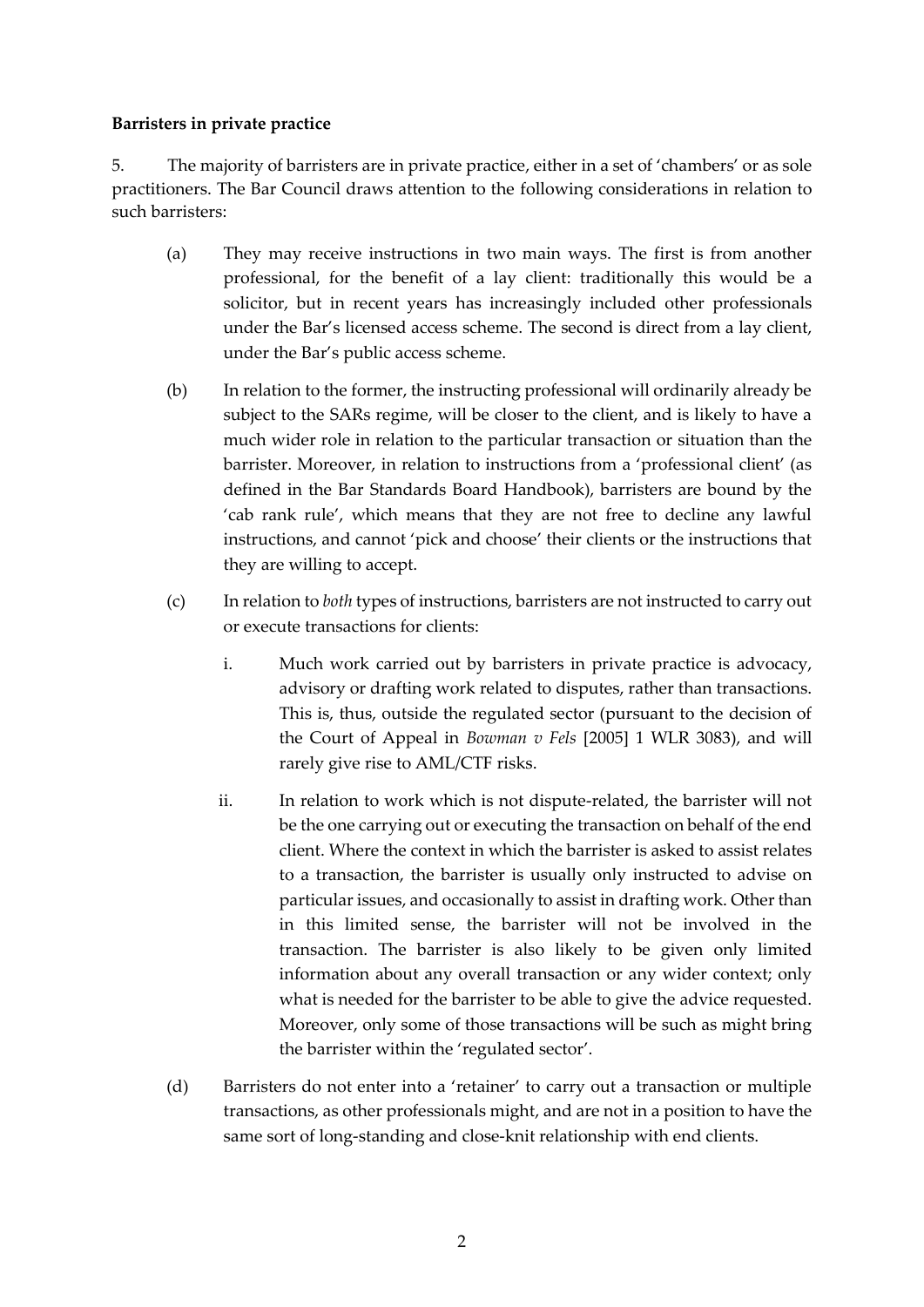- (e) In no situation is a barrister permitted to handle client money: the only money a barrister can receive from a client is payment of his or her fees.
- (f) If a barrister acting on instructions directly from a lay client needs to be able to secure payment from a client (e.g. to discharge a cost payable to a third party, e.g. for photocopying, for a court fee, or for expert advice), then the Bar's Code of Conduct allows this to be done only through a third party escrow service. The Bar Council has put in place such a service through 'BARCO', which offers an escrow account facility which is regulated separately by the FCA and includes built-in anti-money laundering features such as background checks and software to upload identification documents.

6. For those reasons, not only is the Bar's AML/CTF risk profile low, but its structural exposure to the 'regulated sector' is limited. Only a limited proportion of the Bar's professional activity falls within the scope of regulated business for independent legal professionals as defined by regulation 3(9) of the *Money Laundering Regulations* 2007.

7. On the other hand, the nature of barristers' services means that when the AML/CTF regime is engaged, it will not ordinarily be in connection with a simple or straightforward transaction, such as a bank payment, and any restrictions on barristers' ability to provide their services will involve restrictions on their clients' access to legal advice or other legal services.

#### **Legal professional privilege**

8. A further important factor in this context is that most information obtained by a barrister in private practice from or about the end client will be the subject of legal professional privilege. Such information must be kept confidential, and cannot be disclosed by the barrister (so long as the barrister is not assisting in a criminal enterprise), including under the AML/CTF regime. This is clear from *Bowman v Fels*, and has been made explicit in the 4<sup>th</sup> Money Laundering Directive.

#### **Employed barristers**

9. Our observations above and below relate primarily to barristers in private practice, and are made in that context. Barristers employed by organisations within or outside the 'regulated sector' may be in a different position, but that will depend on the nature of the organisation and the work they carry out for it. Many of the comments above would apply with equal force to employed barristers (e.g. those working for the CPS, the Government Legal Service, or litigation departments of solicitors' firms); but for others, such as those working in industry, the considerations may be different. Without more detail about the proposals, we are also unable to consider the potential benefits and disadvantages for barristers in those situations.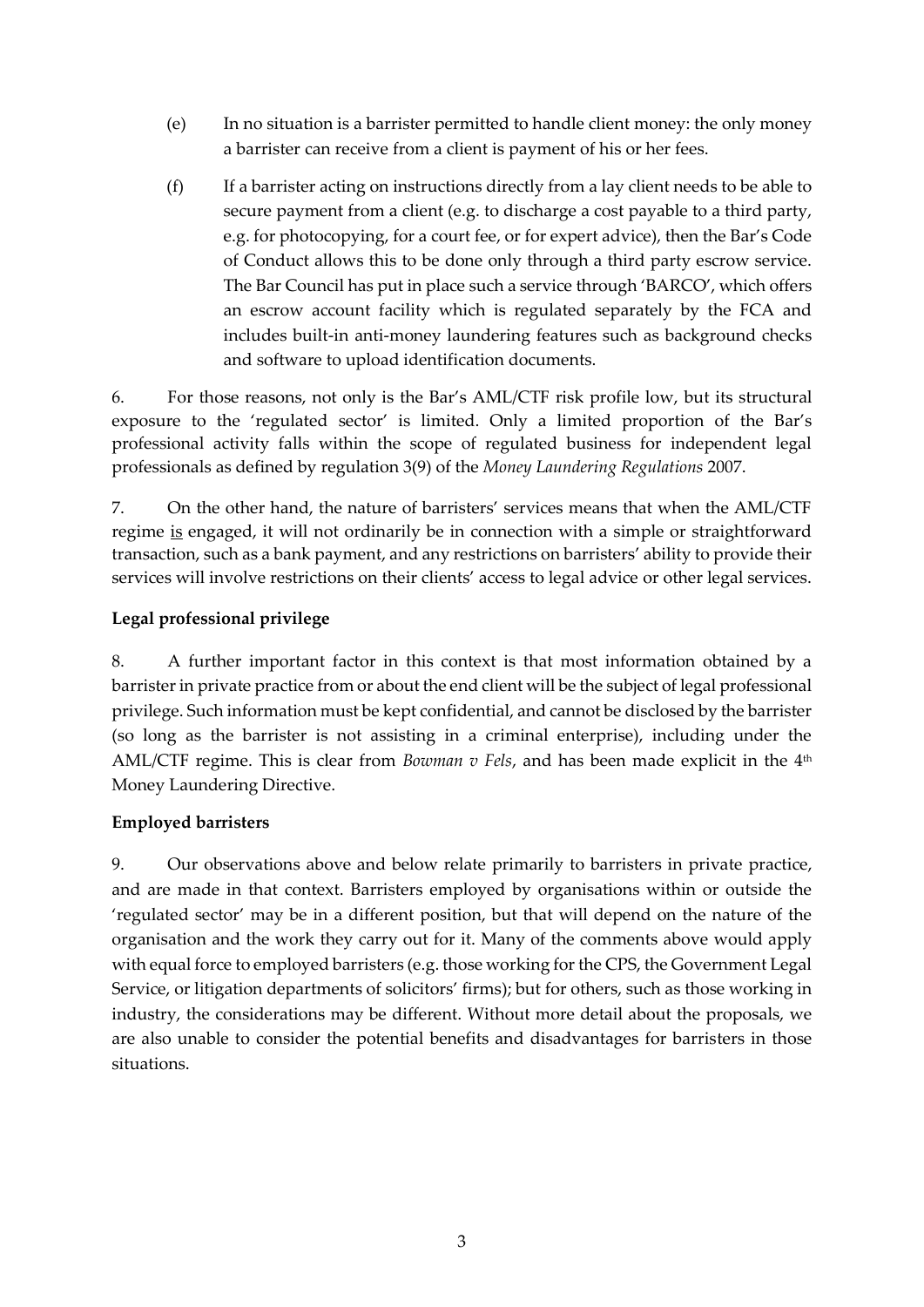# **Section 2(a): Public-private partnership**

**Question 1 - The Government is seeking views on the change in focus of the SARs regime from one on transactions to one on the entities responsible for money laundering and terrorist financing.**

 **What benefits are there for the reporting sector in moving the focus of the SARs regime from transactions to entities for tackling money laundering and the financing of terrorism?**

10. This is potentially a very important question, but it is not possible to give a firm answer to it, as the nature of the proposal is unclear, and as a result it is unclear what it will involve in practice.

11. Whether there will be benefits for the Bar, or even disadvantages, will depend on what the proposal really is, and how it might be implemented in practice.

12. In particular, it is not at all clear to the Bar Council how the proposal would operate in relation to barristers in private practice, who work in the way described in the introduction. Given both the way in which barristers practise and the likely relevance of a transaction to any SAR from a barrister, it is important to understand what is proposed in moving away from a transaction-focused regime. This can be illustrated in this way:

- (a) A barrister is able to make a SAR where the barrister is asked to undertake work in the context of a transaction which is not itself the subject of legal professional privilege (e.g. where it is being negotiated between two parties, and is accordingly only confidential, and not privileged). In this context, it is likely that it will be the nature or circumstances of that transaction which gives rise to the relevant suspicion which leads to and is the subject of the SAR, and the substance of the transaction can be reported.
- (b) By way of contrast, a barrister cannot make a SAR in relation to matters covered by legal professional privilege, even if those matters involve an entity that poses a high money laundering risk. If a suspicion arises from matters communicated to the barrister which are subject to legal professional privilege, then those matters cannot be reported.

13. If the proposal primarily involves removing the obligation to make a SAR in relation to transactions involving entities which do not pose the highest risk, then that could be beneficial by reducing the burden of the obligation to report in some situations, but that could bring with it significant disadvantages due to the absence of consent to act in such situations.

14. By way of contrast, if the proposal involves a reporting regime which is not transaction-related, then the lack of certainty about what that will involve makes it impossible to assess the impact on barristers.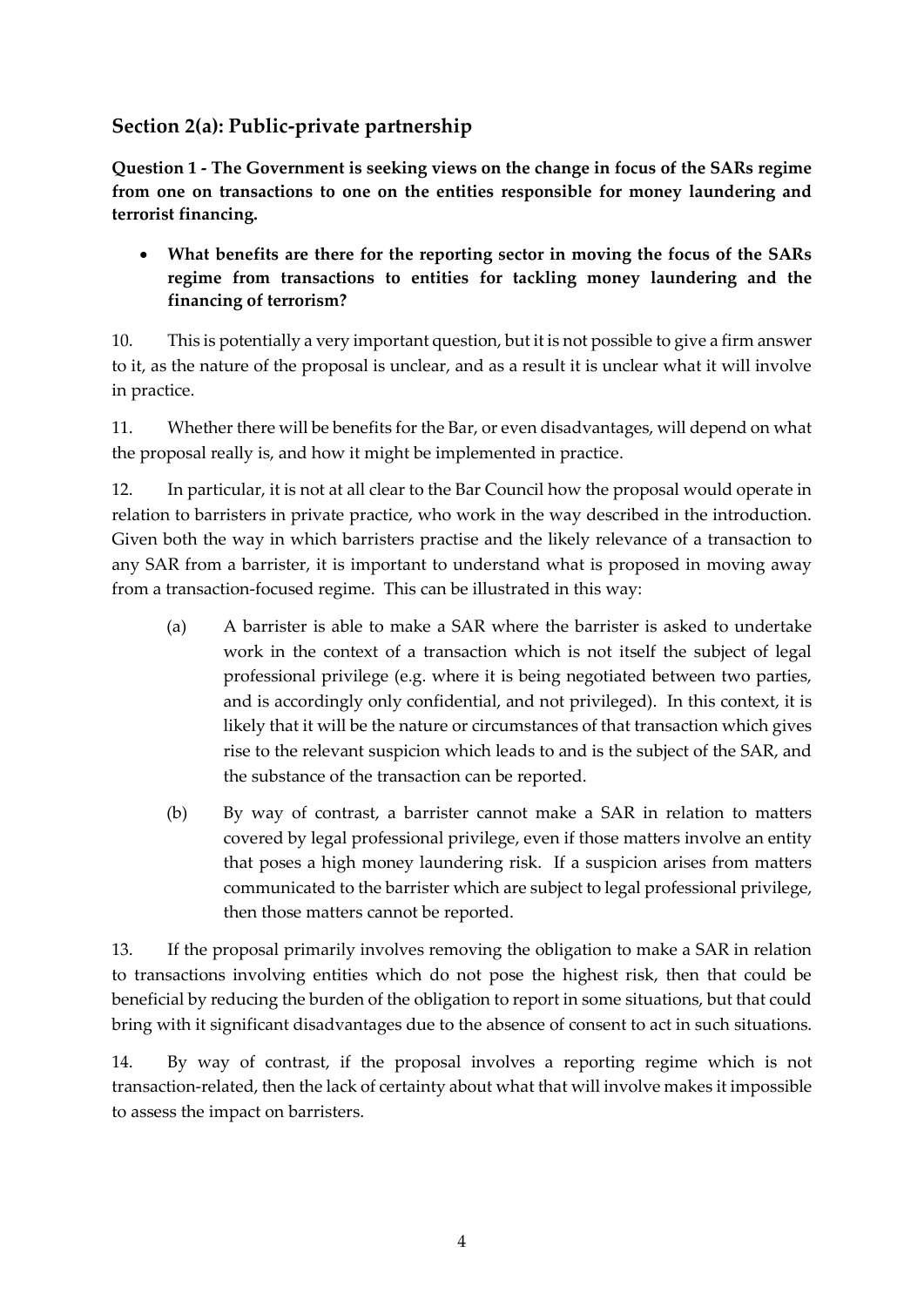15. Either way, the related proposals to remove the consent regime and to give power to law enforcement agencies to direct barristers how to act could cause very real and significant difficulties. These are addressed in answer to questions 2 and 3 below.

16. As a result, the Bar Council wishes to register its concern about the proposal, in the absence of a more detailed description of both the proposal and how it is intended that it will work in practice.

17. In answering this question, we do not understand that it is being suggested that legal professional privilege will in any way be affected by the proposal. If that were to be suggested, then that would be a very serious step indeed, and we would wish to have the opportunity to address such a proposal separately.

### **What would be the effect on costs to business in making that shift?**

18. The Bar Council does not hold records as to the cost of the current transaction-based SAR regime and accordingly is not in a position to provide a data-based response to this question.

19. In any event, without a clear understanding of how the proposal is intended to work, we are not in a position to consider its possible effect on the cost to barristers when compared with the current system.

### **Question 2 - To support that change, the Government is considering removing the current consent regime.**

### **What are the risks in removing the consent regime, and how could these be overcome?**

20. The Bar Council has significant concerns as to the effect on barristers of the removal of the consent regime. The absence of detail within the current proposals exacerbates those concerns.

21. By section 335 of the *Proceeds of Crime Act* 2002, consent may be given by a nominated officer to do what would otherwise be a "*prohibited act*". Putting it broadly, a "*prohibited act*" includes participating in a transaction on behalf of a customer/client where there are reasonable grounds to suspect that the customer/client is engaged in money laundering. Without consent, it is an offence to carry out the transaction.

22. The Action Plan provides no insight into what arrangements would replace the consent regime for the regulated sector in relation to transactional business involving legal professionals where it is suspected that the customer/client is engaged in money laundering. This compounds the uncertainty as to how the proposed alternative regime would operate. It may be that it is intended that some form of moratorium period will be retained (Annex B, "How can the consent regime be improved? Consent regime: … The reporter would not commit an offence if the transaction proceeded during the review period"). How that would operate in practice, however, remains unclear, particularly if the facility to make SARs were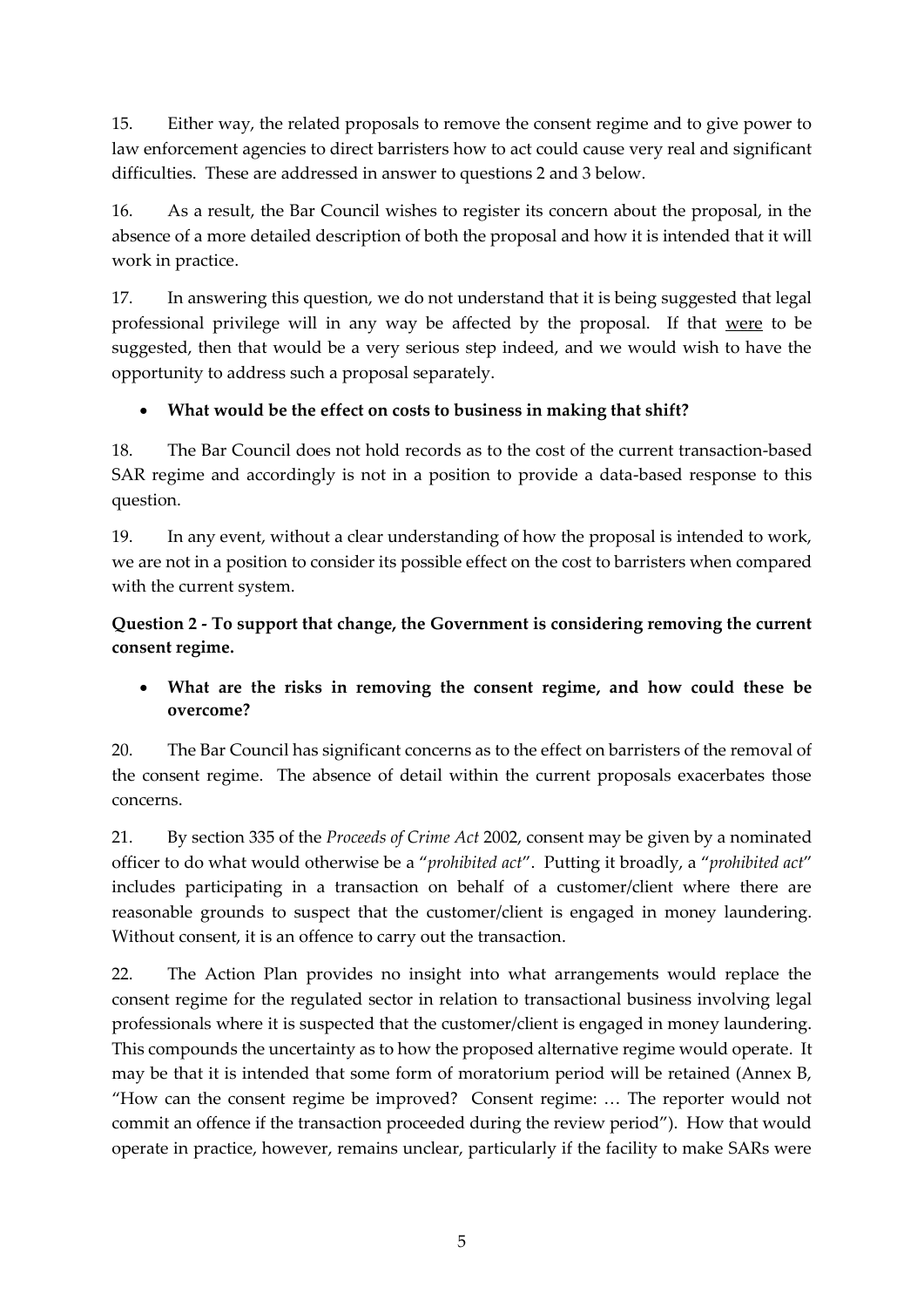to be curtailed; and without the consent regime, a moratorium alone could present serious practical difficulties for lawyers.

23. One possibility is that a barrister will not be permitted to 'participate' in a transaction at all in the event that there is a suspicion of money laundering. We question whether this is the intention. We also question whether it can be right. This approach would result in clients being denied access to legal advice based only on a suspicion, and without proof of wrongdoing or any action taken by a law enforcement agency, which would undermine that fundamental right and the rule of law. The only alternative would be for barristers to investigate their clients' affairs, which would be entirely wrong in principle, impossible in practice, thoroughly inappropriate, contrary to barristers' legal and professional obligations, and highly undesirable for law enforcement. The practical effect of this approach would also seem likely to cut across the aim of avoiding 'tipping off', as a refusal to act or insistence on further investigations would be likely to be understood by a client who is sufficiently aware of the law as having been triggered by a SAR.

24. Another possibility is that, provided that a SAR is made, a barrister will be allowed to continue with his/her instructions without the need to wait for consent. This would be a significant improvement on the current regime, in which the delays involved can cause real practical difficulty – for example, with commercial time pressures, demands by clients for activity to take place, and legal and professional duties to act in a client's best interests – as well as a risk of unavoidably 'tipping off' a client who is sufficiently aware of the law; but this would be an improvement **only if** a barrister is able to make a SAR in any situation involving a genuine suspicion of money laundering (i.e. not just in relation to entities of particular concern). The impact of such an approach on law enforcement may be relatively modest, given that the timescale for most transactions which might involve a lawyer (particularly a barrister) is far less swift than many financial transactions which may generate SARs.

25. It is not known if either of those possibilities, or an alternative solution, is being considered. The Bar Council is unable to offer further comment without a better understanding of the current proposals on this issue, other than to emphasise the importance of providing a system which enables a lawyer both to act responsibly and to continue to act for a client without risk of criminal sanctions.

26. The proposed changes to the SAR consent regime might be appropriate for the banking or finance sector, but its blanket removal would present very serious challenges for the Bar and for the rule of law that currently do not exist. This is a good example of how, when it comes to managing and addressing AML/CTF risks, one size does not fit all, and sector- and profession-specific responses to the risks are required: what is right for, say, a multi-national financial institution will not necessarily be right for a barrister in private practice.

 **If the current SARs consent regime is replaced, removing the statutory defence for SARs reporters, what legal protections should be available for reporters who unwittingly come into the possession of criminal property?**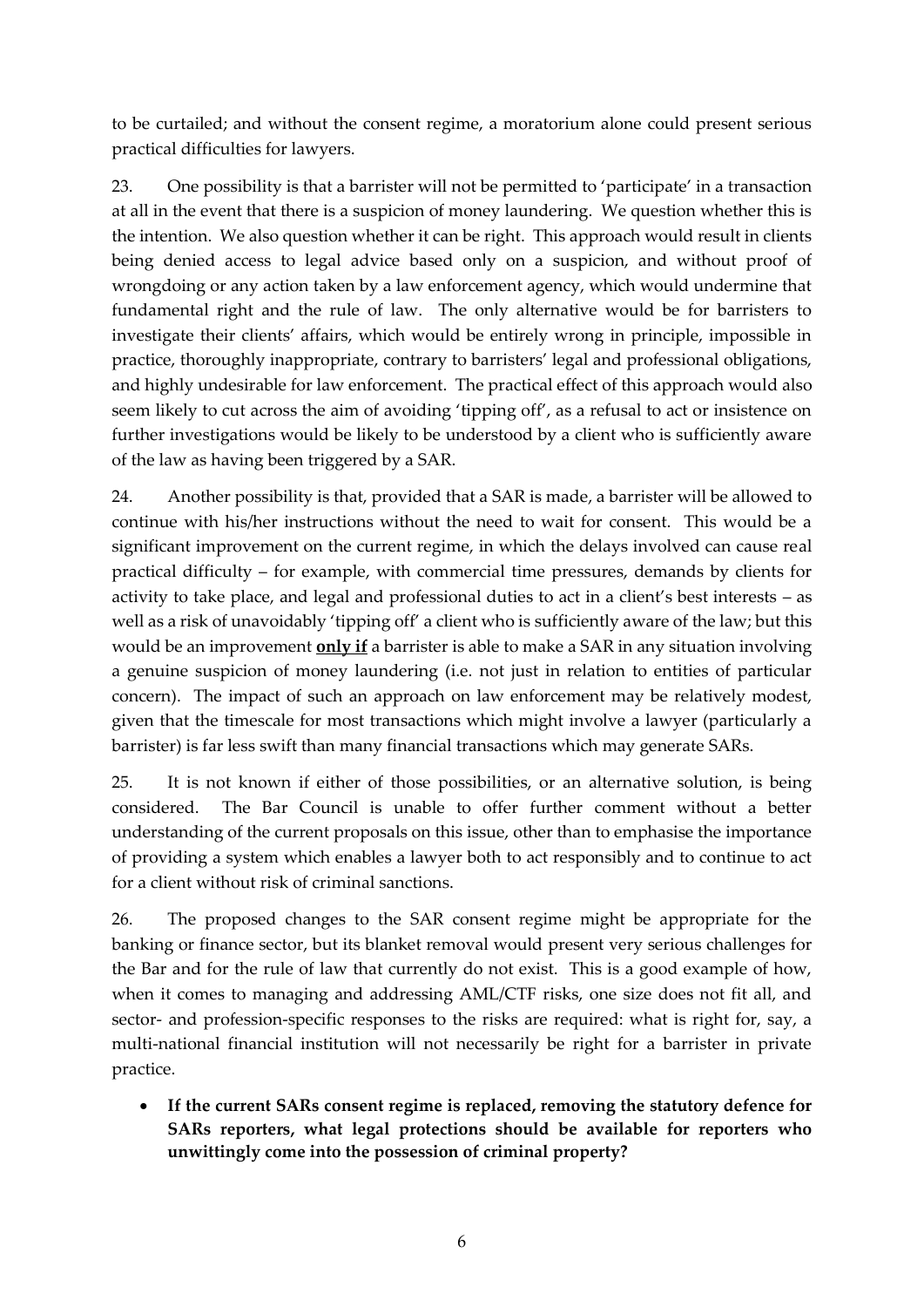27. The issue here is not limited to coming into possession of criminal property, but extends more widely so as to encompass all of the offences under POCA 2002 ss.327-329.

28. Due to the prohibition on handling client money (as explained in the introduction), barristers will not come into the possession of criminal property other than (if at all) through the payment of their fees, but there is a critical need for barristers to be able to know where they stand in acting for their clients in connection with transactions and other 'arrangements' (and, indeed, in accepting payment of their proper fees), without being at risk of criminal liability.

29. For those reasons, the Bar Council considers that a mechanism must be put in place to permit barristers to continue to be 'concerned' as legal advisors in transactions and other 'arrangements' in accordance with instructions from their clients even if they have suspicions that their clients are engaged in money laundering, provided those suspicions are reported. Even if, as we believe, the circumstances in which barristers will be 'concerned' in transactions and other arrangements within the meaning of the legislation are relatively limited, the boundary line is uncertain.

30. In short, there must be a route by which a barrister can avoid criminal liability for accepting instructions and continuing to act where the barrister believes that he/she will, or may, be committing an offence if he/she were to provide or continue to provide legal advice or other legal services. There should also be certainty as regards the receipt of payment of fees.

31. It is not a viable or satisfactory alternative for barristers to have to seek (and pay for) their own legal advice on every occasion in which they do not have consent to act, in order to identify as best they can whether it would be lawful to accept instructions or to continue to act.

32. Moreover, in view of the 'cab rank rule' (explained in the introduction), barristers are not free to decline instructions in cases of doubt. Rather, they may be obliged by their professional Code of Conduct to accept instructions and to continue to act unless to do so would actually be unlawful. This increases the risk and difficulty for a barrister where there is any doubt over whether or not it would be lawful for the barrister to accept instructions, or to continue to act, under the AML/CTF regime.

### **What would be the costs to your business of this change?**

33. The Bar Council does not hold records as to the cost of the current SAR consent-based regime and accordingly is not in a position to provide a data-based response to this question.

34. Even though the preparing and making a SAR for many barristers who do so may well involve several hours' work on each occasion (which will have to be done personally), the proposed change could lead to a substantial increase in the overall costs to barristers, in the light of our observations above.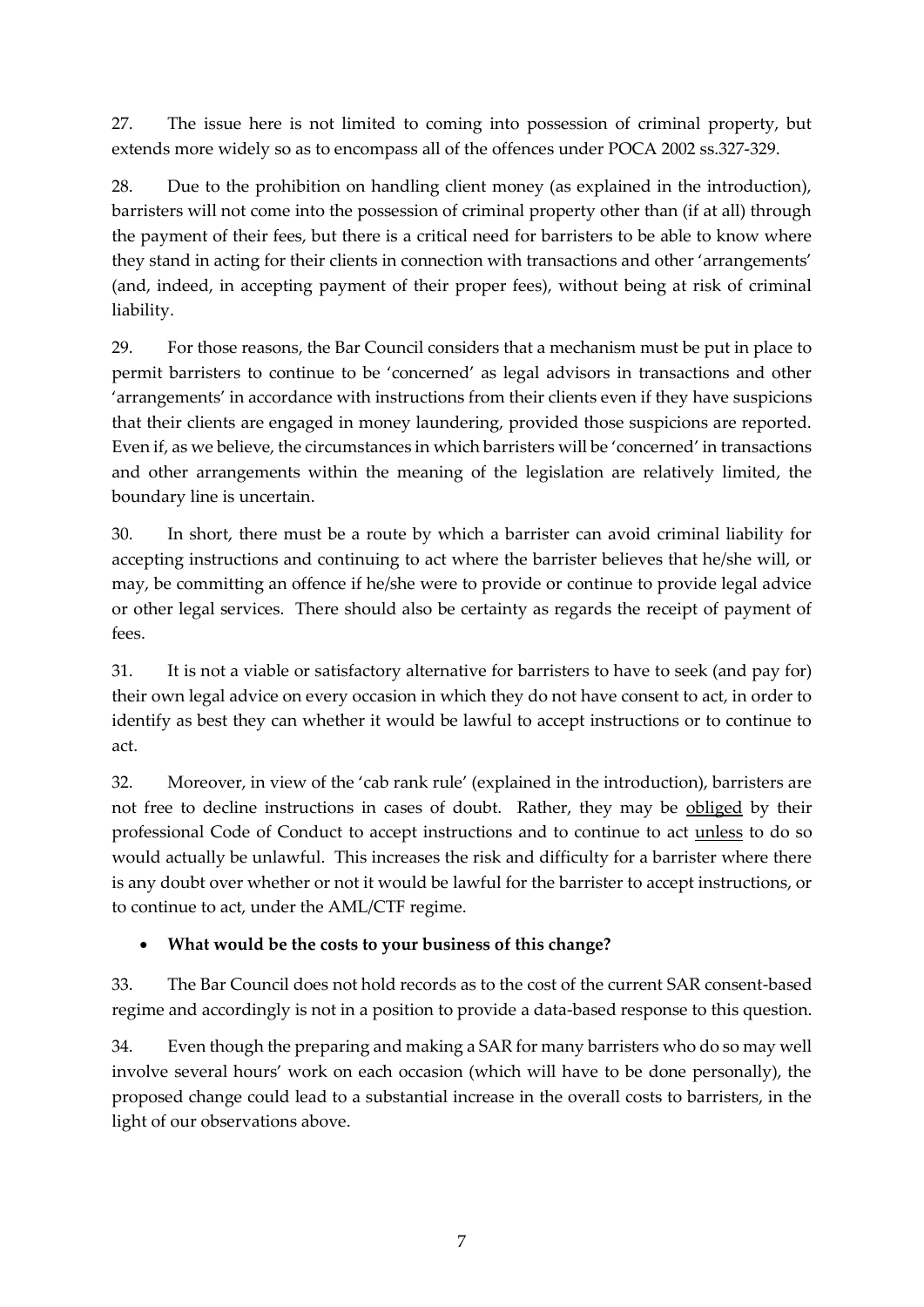### **Question 3 - Should a reformed SARs regime include powers for law enforcement agencies to direct reporters to take certain actions, including maintaining a customer relationship, and provide legal cover for the reporter to do so?**

35. The Bar Council is opposed to any proposal that law enforcement agencies should be given the power to direct barristers to take certain actions in relation to their clients. We have commented above on the need for 'legal cover' in an AML/CTF context for continuing to act; but that must not depend on a 'direction' from a law enforcement agency.

#### Fundamental objections

36. In relation to lawyers, this proposal would be contrary to the rule of law, to the constitutional position of an independent legal profession, and to established law in relation to the protection of the right to independent legal advice and representation as provided under domestic and EU law, and guaranteed by the ECHR and fundamental human rights. It would also be contrary to the current EU Money Laundering Directives and the Money Laundering Regulations 2007, as explained in *Bowman v Fels* [2005] 1 WLR 3083, and would similarly be contrary to the 4<sup>th</sup> EU Money Laundering Directive.

37. The proposal would appear to contemplate two things. First, it contemplates law enforcement agencies dictating to barristers and other lawyers how and when they should act for and in relation to their clients in circumstances in which it has yet to be established that the clients have done, or are proposing to do, anything illegal. Second, it contemplates the possibility that barristers may be required to be involved in illegal acts on behalf of their clients, and to do so whilst also being obliged to continue to provide information to the law enforcement agency.

38. Both possibilities would cut across barristers' professional duties and responsibilities (including their duties to the court in the administration of justice) and their independence. They would also involve an abuse of the client's right to independent legal advice and of the client's concomitant right to the protection of legal professional privilege in relation to that advice, and would wholly undermine the client/lawyer relationship. Moreover, the former may cut across barristers' duties to act in the best interests of their clients (in respects other than those which involve illegality on the part of those clients), and the latter would impose unreasonable and impossible burdens on barristers.

39. Such intrusions would present fundamental problems for the rule of law and the operation of the legal profession, and would be unworkable. They would be contrary to the constitutional position of an independent legal profession, and to the rights guaranteed by the ECHR.

40. They would also be contrary the requirements of the  $4<sup>th</sup>$  EU Money Laundering Directive and the current Money Laundering Regulations 2007, as explained in *Bowman v Fels*. Both the 3rd EU Money Laundering Directive (Directive 2005/60/EC – which gave rise to the Money Laundering Regulations 2007) and 4<sup>th</sup> EU Money Laundering Directive (Directive (EU) 2015/849) enshrine within them the protection of legal professional privilege.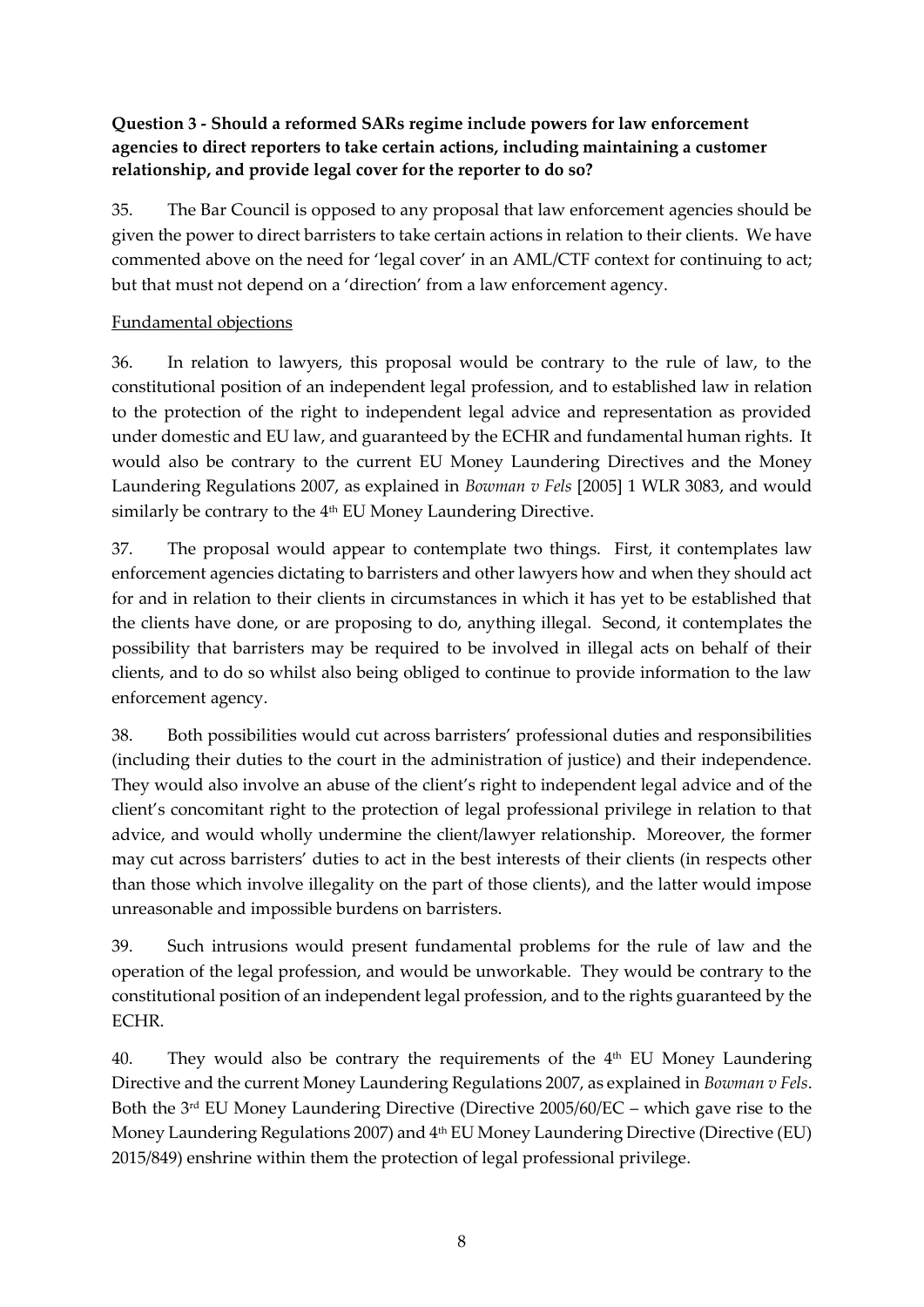#### Other objections

41. The Bar Council is concerned that no detail has been provided about how this potentially far-reaching proposal would operate. It may be that the intention is more limited, and would not cause the difficulties we have identified above, but the lack of detail makes it impossible to say.

42. In addition, whilst there may be a case to be made that directions may be appropriate in the case of a financial institution asked to act on a client's instruction to make or receive a particular payment, that is a very different situation from the relationship between barristers and their clients. Even without the fundamental objections set out above, this proposal appears to take no (or insufficient) account of the relationship between lawyers and clients.

43. Barristers are not instructed to carry out specific transactions, but to exercise their professional skill in providing legal services over a period of time dictated by the nature of their instructions. In addition, barristers are not the agents of their clients, but act independently from them. Under their Code of Conduct, barristers have an overriding core duty to the court in the administration of justice, as well as a core duty to maintain their independence. The Code also provides the basis on which barristers accept instructions, and specific circumstances in which barristers are required to accept and return their instructions.

44. Moreover, a barrister instructed by a solicitor or other licensed intermediary is dependent upon that party for his initial and continued instruction, not the lay client. Where the relationship between the solicitor/intermediary is brought to an end, the barrister's instructions are also concluded. A barrister instructed on a referral basis cannot continue to act for a client if the instructing professional has chosen, or been obliged to, withdraw.

45. The Bar Council is also concerned as to how it is envisaged that barristers would be able lawfully and practically to secure payment of their fees for work done following or pursuant to a 'direction' from a law enforcement agency. It would be quite wrong for barristers to be 'directed' to continue to provide legal services, or to cease to do so, in circumstances which may result in them being unable lawfully or in practice to recover fees for their work as a result of such a 'direction'.

#### **Question 4 - The Government is proposing to provide legislative cover to support better data sharing within the private sector.**

 **What legislation and guidance needs to be in place to allow effective sharing of information between private sector firms in order to prevent and detect financial crime?**

46. Client confidentiality and legal professional privilege currently prohibit the sharing of client-related confidential and privileged information with any party.

47. The *Money Laundering Regulations* and reporting requirements in Part 7 of the *Proceeds of Crime Act* 2002 are statutory derogations from the principle of client confidentiality, but not from legal professional privilege.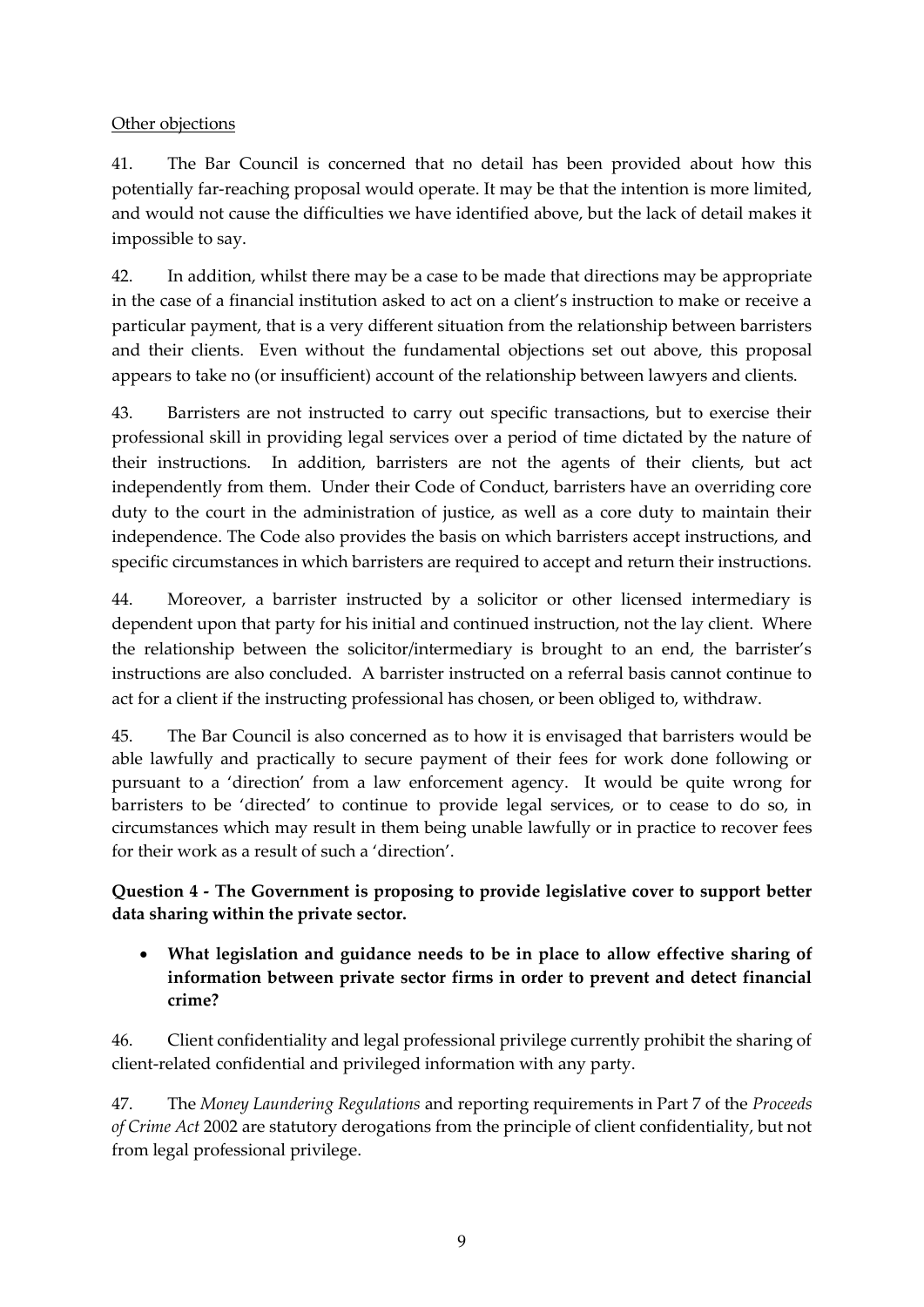48. Confidential, non-privileged information required to be disclosed is currently only "shared" with the NCA (or other law enforcement agency). Without legislation, sharing of confidential, non-privileged information with "private sector" reporters cannot lawfully take place, and the Bar Council would have serious concerns if such information from lawyers were to be shared directly with other private sector organisations.

49. Guidance from HM Treasury as to when and how client confidential, non-privileged information should be shared, and, indeed, when it should not be shared, would also be essential.

### **What benefits would you see from having the ability to develop SARs in partnership / report jointly with other private sector entities?**

50. There may be a benefit in permitting barristers carrying out work in the "Regulated Sector" to report suspicions jointly, where their instructions come from solicitors, insolvency practitioners or others in relation to "Regulated Sector" activities. At present, isolated reports by solicitors which do not include the barrister (or *vice-versa*) risk exposing barristers or raise the risk that solicitors and barristers make inconsistent SARs. Duplicate SARs in relation to the same matters would also seem likely to impose an undesirable burden on both reporters and those to whom such a report must be made.

51. However, in the circumstances referred to above in relation to the previous question, and in the absence of detail as to how information sharing would operate, the Bar Council is unable to give more than this very limited and highly qualified support to this proposal.

### **What can we learn from the U.S. experience of data sharing between private sector entities under the s314 of the USA PATRIOT Act?**

52. For the reasons set out in the response to the first question the Bar has a low-risk profile in relation to money laundering and terrorist financing. Accordingly, the Bar Council would not expect that the experience of data sharing between private sector entities under section 314 of the USA PATRIOT Act to inform future best practice for barristers. However, the Bar Council does not have a well-resourced fund of knowledge as to the operation of the PATRIOT Act.

### **Question 5 - Under the EU 4th Anti-Money Laundering Directive (4AMLD), Financial Intelligence Units are required to have a power to request further information in relation to a SAR. How should such information be gathered, and should it be regarded as part of the overall SAR?**

53. The context of this question is unclear; but the Bar Council would be concerned if a request for further information led to delays in obtaining consent or the postponement of any moratorium period. Any request could also not be made for any information which is the subject of legal professional privilege.

**Question 6 - The Government wants to support the financial sector in dealing with suspected proceeds of crime held in suspended bank accounts.**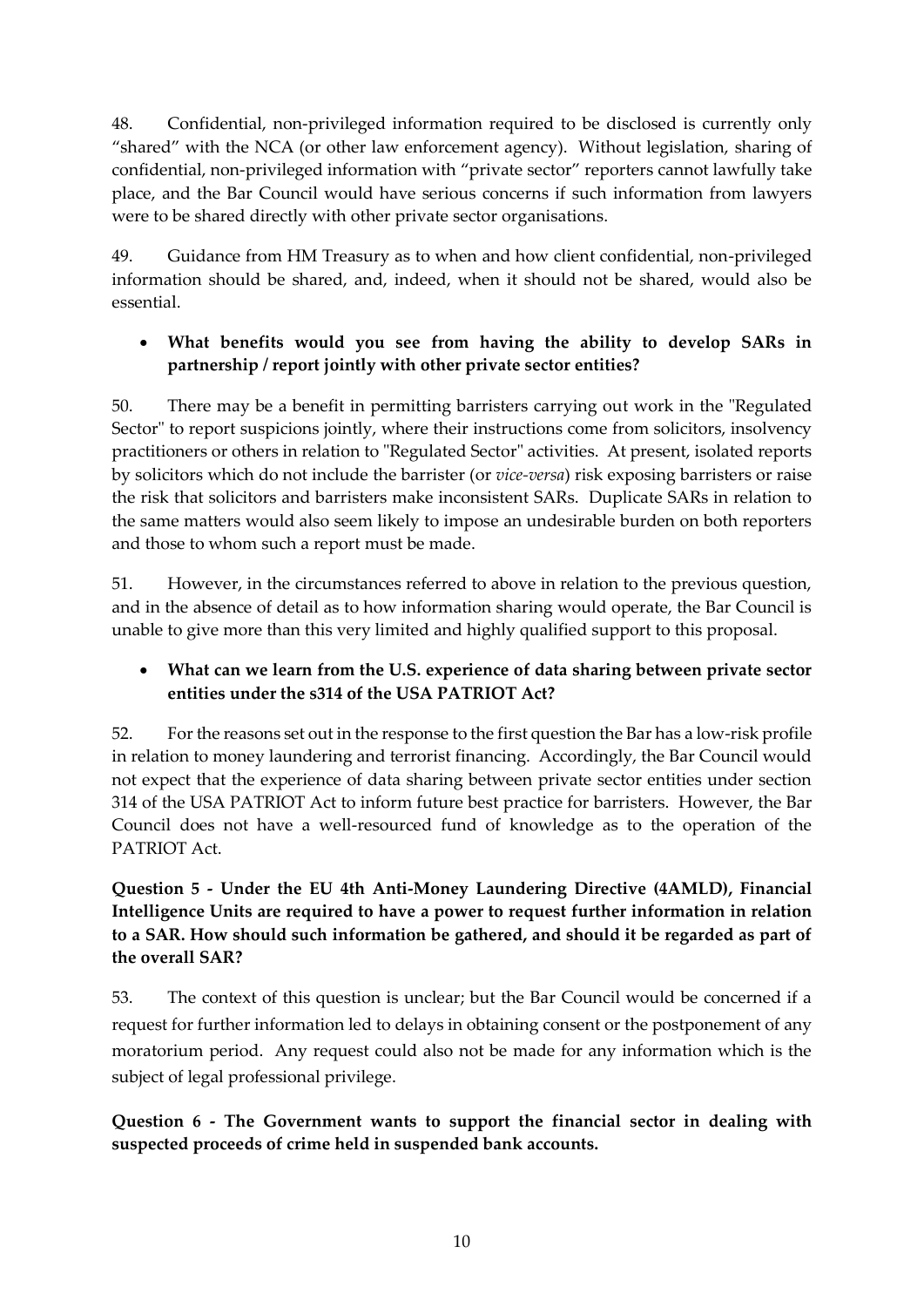### **What new powers are required to allow the criminal funds held in UK bank accounts to be forfeited more easily?**

54. The Bar Council notes the existing powers for the freezing and seizure of criminal property by virtue of both the confiscation and civil forfeiture powers of the *Proceeds of Crime Act* 2002. There does not appear to the Bar Council to be a legislative gap that requires filling in this regard.

55. The consultation document proposes that property could be forfeited, and, it is suggested, forfeited *administratively* (see paragraphs 2.35 and 2.36 of the Action Plan, and the comments below), on the basis only of "*suspicion*". Given the existing statutory powers, the Bar Council would find it difficult to support such a step absent a compelling case being presented for its requirement. At the very least the power should be exercised judicially, in a manner directly comparable with if not equivalent, both in process and safeguards, to the current cash forfeiture provisions under Chapter 3 of Part 5 of the *Proceeds of Crime Act* 2002. In order for the forfeiture power to be proportionately exercised, the Bar Council also takes the view that a higher standard than mere "suspicion" that the funds are the proceeds of crime should be required.

### **What safeguards should be put in place around any new powers in order to protect innocent account holders?**

56. Please refer to the answer given above.

 **In uncontested cases, should administrative forfeiture be permitted, in the same way that POCA already enables the administrative forfeiture of cash?**

57. The Bar Council does not agree with the suggestion that an "*administrative*" forfeiture function should be introduced. The reality of such a phrase is expropriation of private property by investigative bodies on behalf of the state. Any such state forfeiture should be authorised only where the statutory conditions are established to a competent court's satisfaction. The requisite judicial scrutiny is required to ensure that any forfeiture of property is carried in accordance with a just and recognisable system of law. The permanent deprivation of a person's property on the say so of a police officer, of whatever rank, would mark a substantial and, in the Bar Council's view, unwarranted departure from the common law and the systems and safeguards contained in even the most draconian of statutes. The Bar Council is not aware of any gaps in the existing statutory scheme that compel the creation of such a novel and intrusive police power.

58. Where cases are uncontested, the judicial oversight provided by the magistrates' court is an important check to ensure that the procedural requirements (the provision of notice etc) have been complied with and the grounds for forfeiture are been made out. Such oversight is essential to ensure that forfeiture powers are properly and proportionately exercised and not abused. It is precisely where the exercise of the state's power is unopposed that judicial oversight is essential: it ensures the protection of rights and liberties that are otherwise unguarded and thus at risk of abuse. This is particularly the case where public funding is either unavailable, or restricted in its availability, to those who wish to oppose the making of such an order.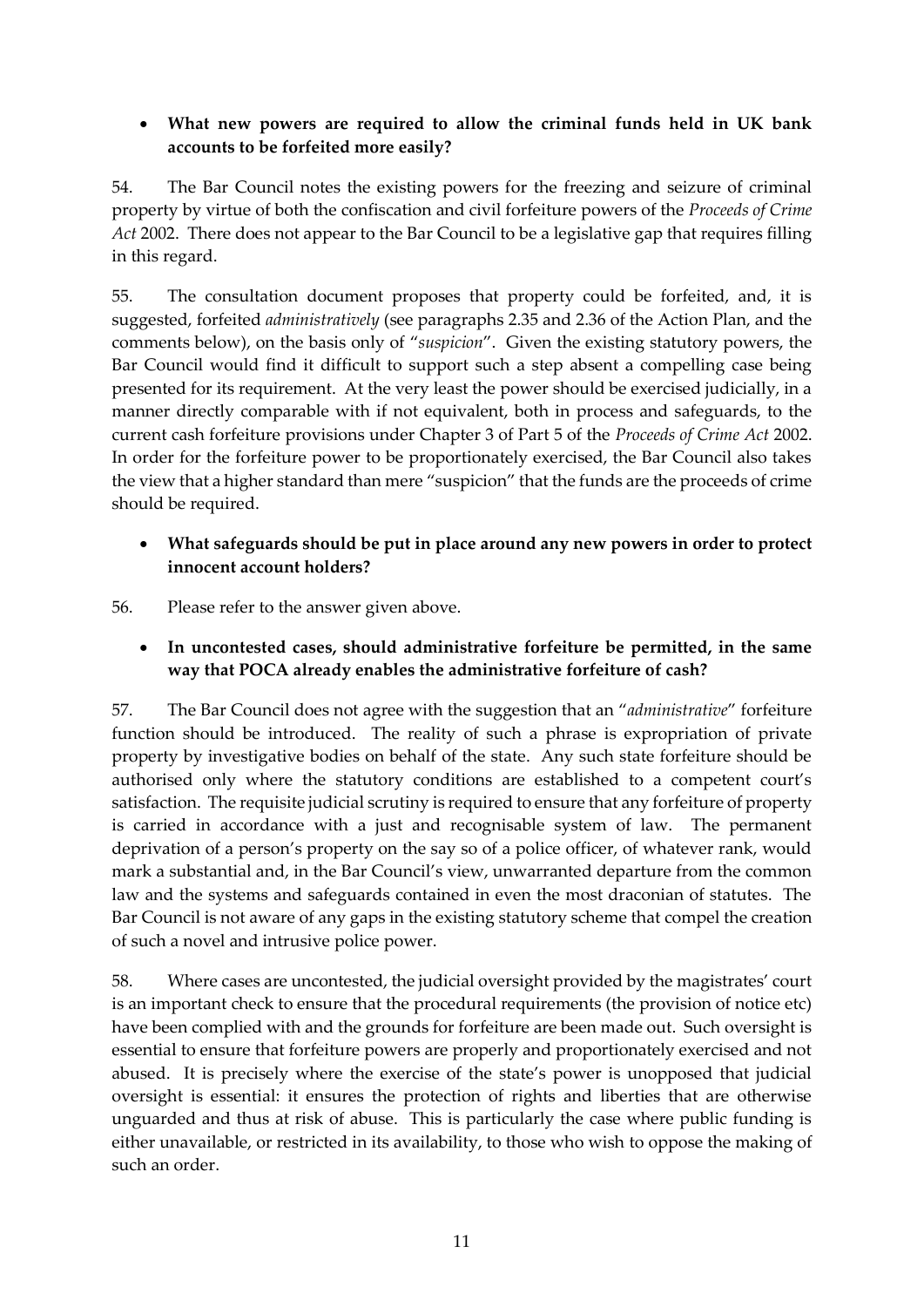59. There is no evidence of which the Bar Council is aware that suggests such oversight is ineffective, inefficient, unjustifiably expensive or in need of reform. The relatively minor administrative burden on magistrates' courts of listing uncontested forfeiture hearings is a price to society that is worth paying to ensure proper scrutiny of the state's desire to wish seize somebody's private property.

# **Section 2(b): Enhanced law enforcement response**

### **Question 7 - What do you see as the benefits of introducing a power to require individuals to explain the sources of their wealth?**

60. The Bar Council opposes the introduction of such a power, for the following reasons. For the same reasons, it does not see any benefits to this power which are not outweighed by contrary considerations.

61. Article 1 of the First Protocol to the European Convention on Human Rights provides that "*(1) Every natural or legal person is entitled to the peaceful enjoyment of his possessions. No one shall be deprived of his possessions except in the public interest and subject to the conditions provided for by law and by the general principles of international law*."

62. The presumption of innocence ordinarily operates to prohibit proceedings in which a person is obliged to provide an explanation on pain of punishment or forfeiture. The privilege against self-incrimination is an important common law protection, now enshrined in statute by the *Human Rights Act* 1998. In general terms, a person is only required to provide information to a State agency if statute expressly requires it. All these important legal principles militate against introducing a power to require individuals to explain the sources of their wealth unless effective safeguards exist to prevent abuse.

63. Orders made pursuant to such proceedings would also conflict with existing case law in relation to the current money laundering offences. In a money laundering prosecution there are two ways in which it can be proved that property derived from crime. One is by showing that it derived from conduct of a specific kind and that conduct of that kind was unlawful. The other is by adducing evidence that the circumstances in which the property was handled were such as to give rise to the irresistible inference that the property could only be derived from crime. A failure by a person to give an explanation about his 'wealth' is not sufficient to prove that it derives from criminal conduct. We see no good reason to depart from these wellestablished principles.

64. If the intention is to introduce a power limited only to obliging a person to "*provide critical information upon which law enforcement agencies can build their case*", as per paragraph 2.33 of the Action Plan, different considerations would apply as such powers are already known to the law and have, subject to safeguards, been found to be ECHR compliant (e.g. *Saunders v UK*).

### **Question 8 - Would you see a benefit in a linked forfeiture power where the explanation is not satisfactory or no explanation is provided?**

65. The Bar Council repeats its response to question 7 above.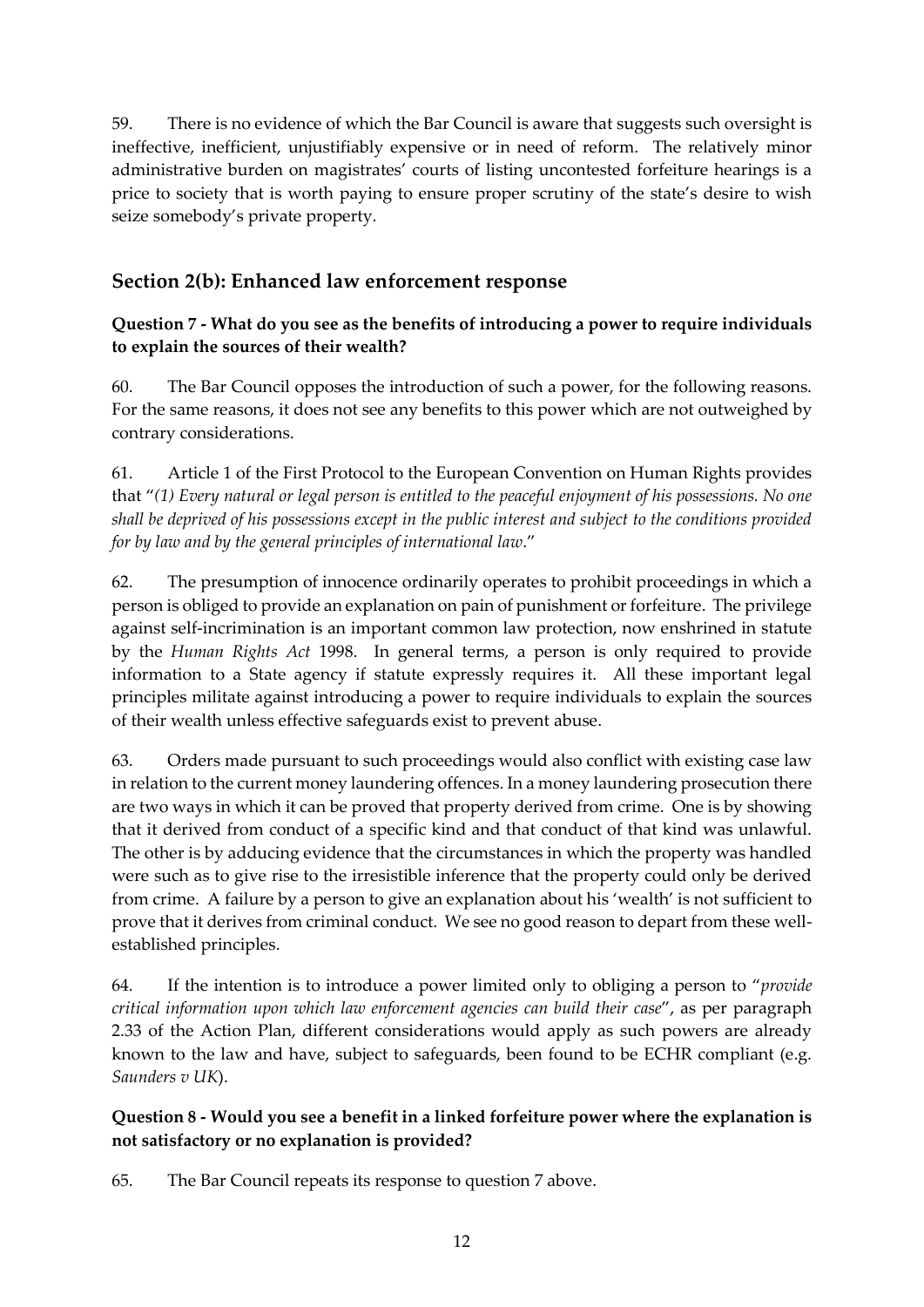### **Question 9 - What benefit would you see in an illicit enrichment offence, targeting those who use their public position to enrich themselves? What are the potential impacts on business?**

66. The unlawful use of a public position for illicit personal enrichment corrodes public trust in those officials, encourages corruption and depletes public resources.

67. The existing offence of fraud by abuse of position, contrary to section 4 of the *Fraud Act* 2006, could be used to cover many instances of the proposed offence of illicit enrichment. It is also worth noting that the Law Commission is presently consulting on reform to the common law offence of misconduct in public office, which has the potential to overlap with the proposed illicit enrichment offence to the extent that it is not covered by the *Fraud Act*.

68. If there is a need to create a more specific or targeted offence, then the circumstances in which such an offence is needed should be identified. If those circumstances exist, then a properly targeted offence may be appropriate, but further details would be needed before the Bar Council could comment further.

### **Question 10 - The Government is considering the introduction of a power to enable the Government to designate entities of primary money laundering concern.**

#### **What benefit would such a power provide?**

69. A power to designate entities of 'primary money laundering concern' could potentially assist in forestalling money launderers and those who fund terrorism from accessing the UK financial sector and, to a limited extent, act to reduce the reporting burden on the "Regulated Sector". The threat of designation could have a powerful effect and its use might drive up standards both generally and in particular at those firms who perceive themselves most at risk of becoming designated.

70. However, there is a risk that the consequences for designated entities could be disproportionate, depending on how the system operates and on the legal and practical consequences of being designated. In addition, money launderers may simply avoid making use of a designated business, so the result may be that the problem is just shifted elsewhere. The current regime in which regulators would appear to maintain an active, if unpublished, watch-list as well as targeted enforcement actions enables failing firms to be targeted for improvement and encourages SARs from such firms without helping launderers to avoid detection. It is unclear whether designation will be as effective.

71. However, whilst such a power may have a disruptive effect against the entity in question, it would only operate against the "riskiest customers", who should, in any event, fall foul of a properly-operated risk-based approach to the risk of facilitating money laundering and terrorist financing. The Bar Council is therefore concerned that such a power may not yield as substantial a benefit as expected in comparison to the resources that would be required to establish and maintain such a system, including the cost of dealing with contested designations, and that the resources may be better targeted elsewhere.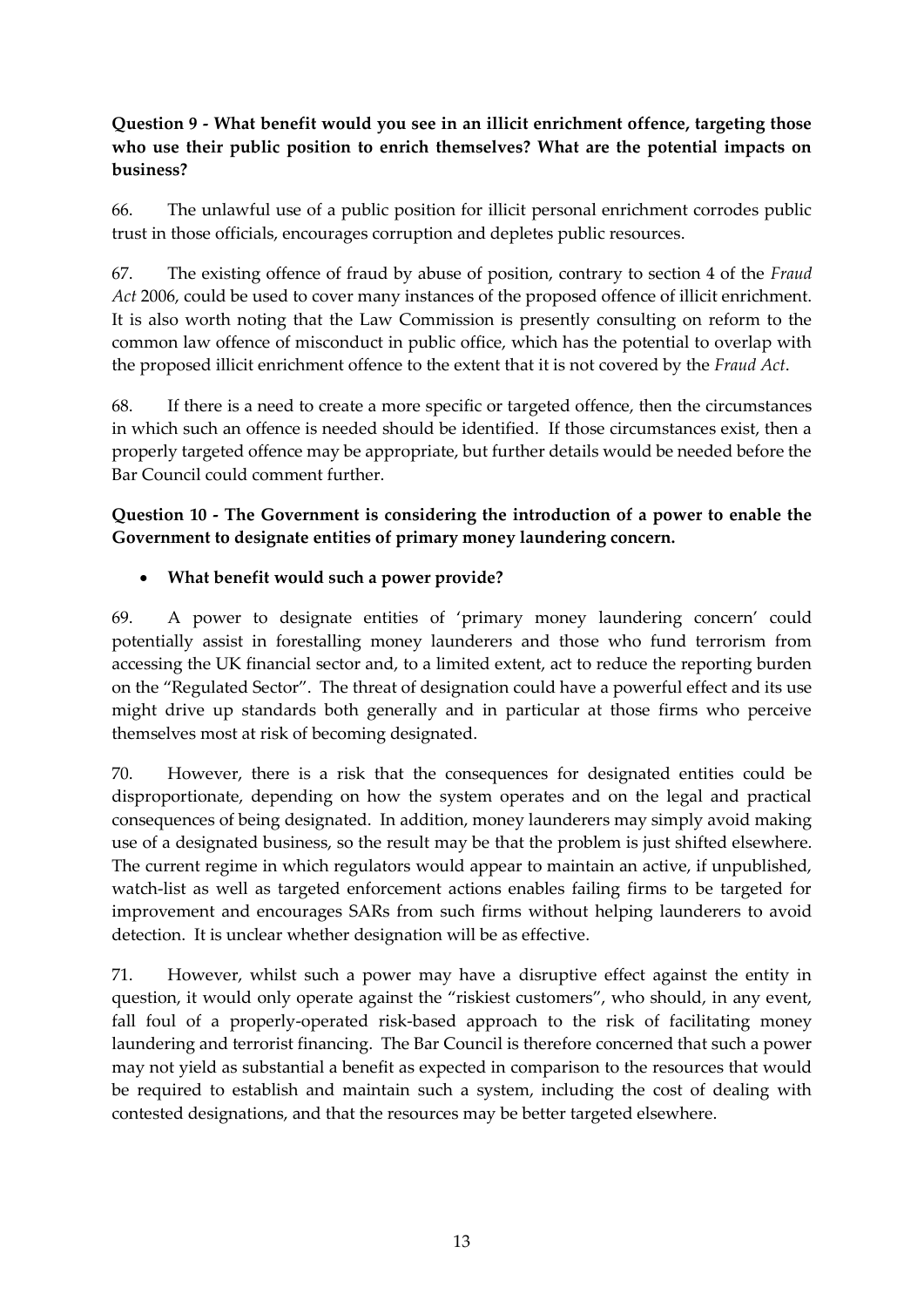### **What would be the impact of such a power on firms in the regulated sector?**

72. This would depend on the detail of the proposed system, how it would operate in practice, and the legal and practical consequences of designation, none of which are clear from the proposal.

73. One possible effect might to be impose or increase the burden of AML/CTF obligations in some situations where the risk of money laundering or terrorist financing is low, but the degree to which this is likely to happen and the degree of additional burden imposed are impossible to identify without a more detailed proposal.

### **What legal recourse should be available for designated entities who wish to challenge their designation?**

74. A statutory review body should exist to oversee such designation. Absent such a process, immediate recourse to judicial review would be sought by those entities so designated, resulting in otherwise avoidable potentially complex and expensive litigation: see, for example, the case of *Bank Mellat v. HM Treasury*.

75. Designation could possibly be a power that is exercised by a suitably informed and properly resourced existing body, such as the FCA, which has the benefit of an established review and appeals process in relation to its enforcement proceedings.

### **What can the UK learn from the U.S. experience of using section 311 of the USA PATRIOT Act?**

76. This is not a matter within the expertise of the Bar Council.

### **What would be the costs to your business?**

77. The Bar Council is not in a position to provide a data-based response to this question. The absence of sufficient detail also makes this difficult to assess.

### **Question 11 - What benefit would you see in the provision of a power, similar to the provisions for cash seizure, to allow seizure and forfeiture of other forms of readily moveable property such as high value jewellery or precious metals?**

78. Powers already exist (but have never been brought into force) in relation to the seizure of items pursuant to a restraint order pursuant to the *Proceeds of Crime Act* 2002. Cash, being fungible, has a special status justifying the cash forfeiture powers contained in Chapter 3 of Part 5 of the *Proceeds of Crime Act* 2002. The proposal presupposes that there is a need for further powers, but Chapter 2 of Part 5 of the *Proceeds of Crime Act* 2002 ('civil recovery') already contains powers that could be deployed in respect of readily moveable property such as high value jewellery or precious metals.

79. In those circumstances, the Bar Council is currently not persuaded that the proposed power is necessary.

### **Question 12 - What benefit would you see in enabling the administrative forfeiture of the proceeds of crime in uncontested cases, following an initial hearing at a magistrates' court?**